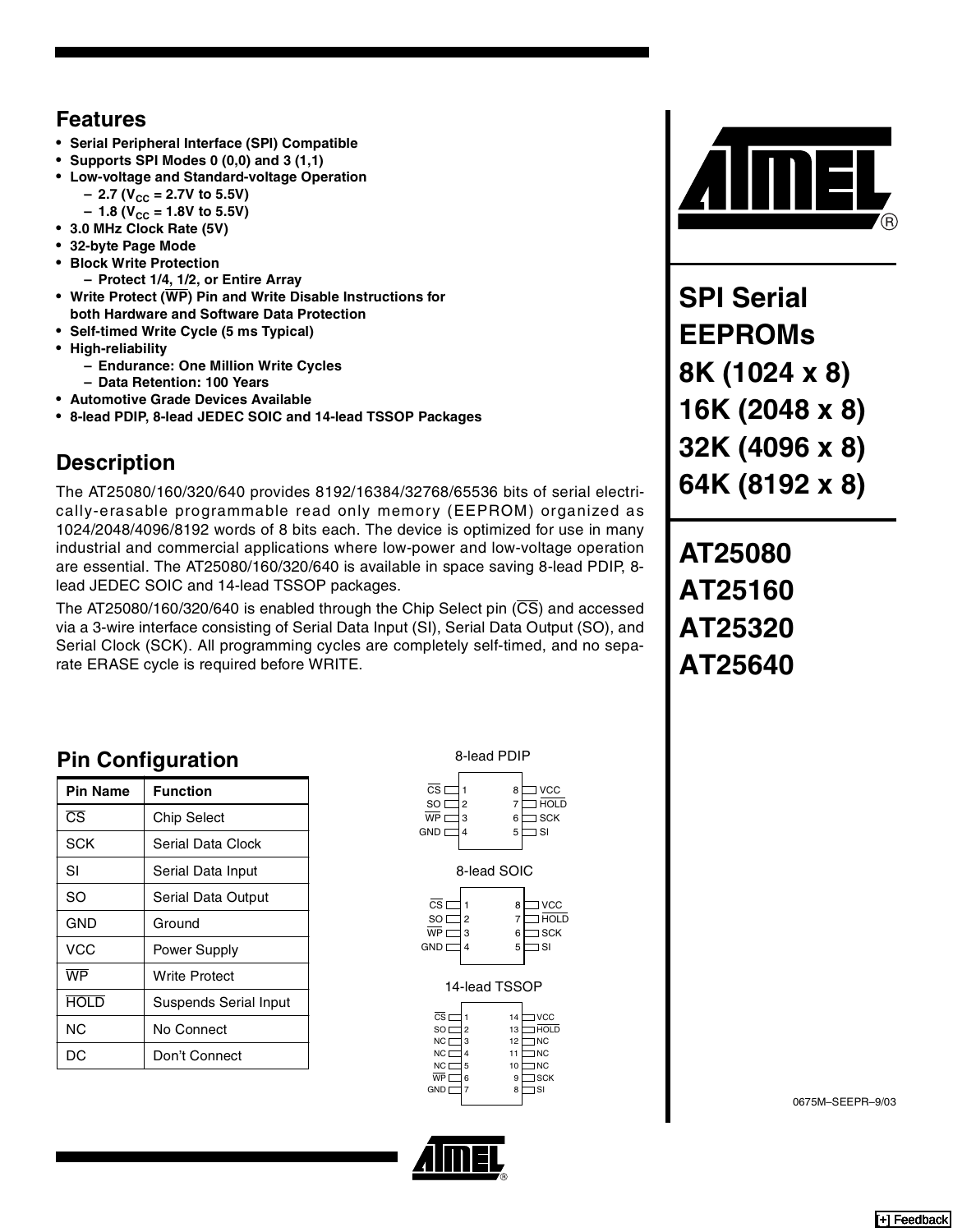#### BLOCK WRITE protection is enabled by programming the status register with one of four blocks of write protection. Separate program enable and program disable instructions are provided for additional data protection. Hardware data protection is provided via the WP pin to protect against inadvertent write attempts to the status register. The HOLD pin may be used to suspend any serial communication without resetting the serial sequence.

#### **Absolute Maximum Ratings\***

| Voltage on Any Pin |
|--------------------|
|                    |
|                    |

\*NOTICE: Stresses beyond those listed under "Absolute Maximum Ratings" may cause permanent damage to the device. This is a stress rating only and functional operation of the device at these or any other conditions beyond those indicated in the operational sections of this specification is not implied. Exposure to absolute maximum rating conditions for extended periods may affect device reliability.

#### **Block Diagram**

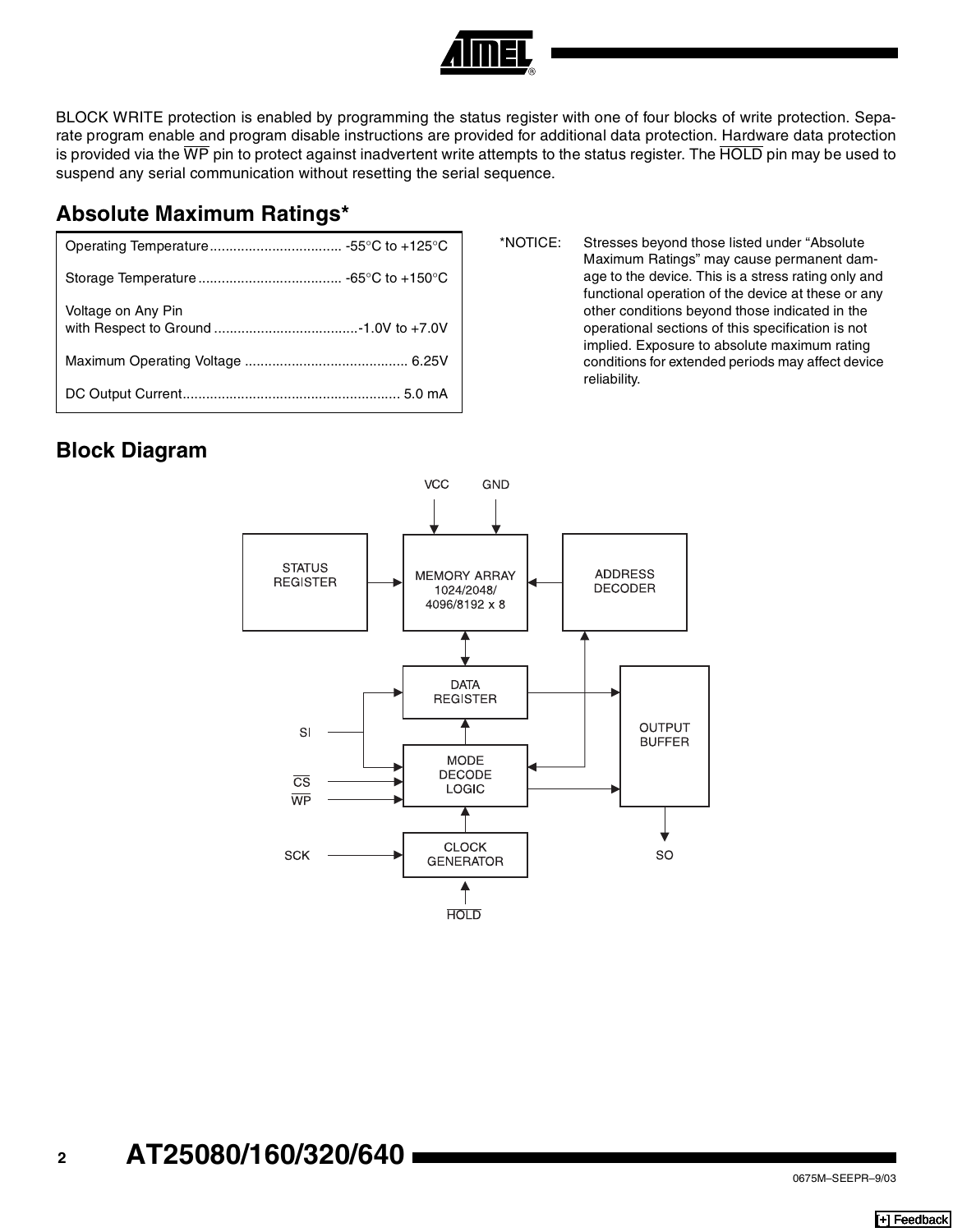## **Pin Capacitance**(1)

Applicable over recommended operating range from  $T_A = 25^{\circ}$ C, f = 1.0 MHz, V<sub>CC</sub> = +5.0V (unless otherwise noted).

| <b>Symbol</b>               | <b>Test Conditions</b>                                                       | Max | Units | <b>Conditions</b>     |
|-----------------------------|------------------------------------------------------------------------------|-----|-------|-----------------------|
| $\mathsf{v}_{\mathsf{OUT}}$ | Output Capacitance (SO)                                                      |     | p⊦    | $V_{\text{OUT}} = 0V$ |
| $V_{\text{IN}}$             | Input Capacitance $(\overline{CS}, SCK, SI, \overline{WP}, \overline{HOLD})$ |     | p۲    | $V_{IN} = 0V$         |

Note: 1. This parameter is characterized and is not 100% tested.

## **DC Characteristics**(1)

Applicable over recommended operating range from:  $T_{Al} = -40^{\circ}C$  to  $+85^{\circ}C$ ,  $V_{CC} = +1.8V$  to  $+5.5V$ ,  $V_{CC} = +1.8V$  to  $+5.5V$ (unless otherwise noted).

| Symbol                  | <b>Parameter</b>       | <b>Test Condition</b>                               |                       | Min                | <b>Typ</b> | Max                | <b>Units</b> |
|-------------------------|------------------------|-----------------------------------------------------|-----------------------|--------------------|------------|--------------------|--------------|
| $V_{CC1}$               | Supply Voltage         |                                                     | 1.8                   |                    | 3.6        | $\vee$             |              |
| $V_{CC2}$               | Supply Voltage         |                                                     |                       | 2.7                |            | 5.5                | $\mathsf{V}$ |
| $V_{CC3}$               | Supply Voltage         |                                                     |                       | 4.5                |            | 5.5                | $\mathsf{V}$ |
| $I_{\rm CC1}$           | <b>Supply Current</b>  | $V_{CC}$ = 5.0V at 1 MHz, SO = Open, Read           |                       |                    |            | 3.0                | mA           |
| $I_{CC2}$               | <b>Supply Current</b>  | $V_{CC}$ = 5.0V at 2 MHz, SO = Open,<br>Read, Write |                       |                    |            | 5.0                | mA           |
| $I_{SB1}$               | <b>Standby Current</b> | $V_{CC}$ = 1.8V, $\overline{CS}$ = V <sub>CC</sub>  |                       | 0.1                | 1.0        | μA                 |              |
| $I_{SB2}$               | <b>Standby Current</b> | $V_{CC}$ = 2.7V, $\overline{CS}$ = V <sub>CC</sub>  |                       |                    |            | 2.0                | μA           |
| $I_{SB3}$               | <b>Standby Current</b> | $V_{CC}$ = 5.0V, $\overline{CS}$ = V <sub>CC</sub>  |                       |                    |            | 5.0                | μA           |
| $I_{IL}$                | Input Leakage          | $V_{IN}$ = 0V to $V_{CC}$                           |                       | $-3.0$             |            |                    | μA           |
| $I_{OL}$                | Output Leakage         | $V_{IN}$ = 0V to $V_{CC}$ , $T_{AC}$ = 0°C to 70°C  |                       | $-3.0$             |            | 3.0                | μA           |
| $V_{IL}$ <sup>(1)</sup> | Input Low-voltage      |                                                     |                       | $-0.6$             |            | $V_{CC}$ x 0.3     | $\mathsf{V}$ |
| $V_{\text{IH}}^{(1)}$   | Input High-voltage     |                                                     |                       | $V_{CC}$ x 0.7     |            | $V_{\rm CC}$ + 0.5 | $\mathsf{V}$ |
| $V_{OL1}$               | Output Low-voltage     |                                                     | $I_{OL} = 3.0$ mA     |                    |            | 0.4                | V            |
| $V_{OH1}$               | Output High-voltage    | $4.5V \leq V_{CC} \leq 5.5V$                        | $I_{OH} = -1.6$ mA    | $V_{CC}$ - 0.8     |            |                    | $\mathsf{V}$ |
| $V_{OL2}$               | Output Low-voltage     |                                                     | $I_{OL} = 0.15$ mA    |                    |            | 0.2                | $\mathsf{V}$ |
| V <sub>OH2</sub>        | Output High-voltage    | $1.8V \le V_{CC} \le 3.6V$                          | $I_{OH} = -100 \mu A$ | $V_{\rm CC}$ - 0.2 |            |                    | $\vee$       |

Note:  $1. \ V_{\text{IL}}$  min and  $V_{\text{IH}}$  max are reference only and are not tested.

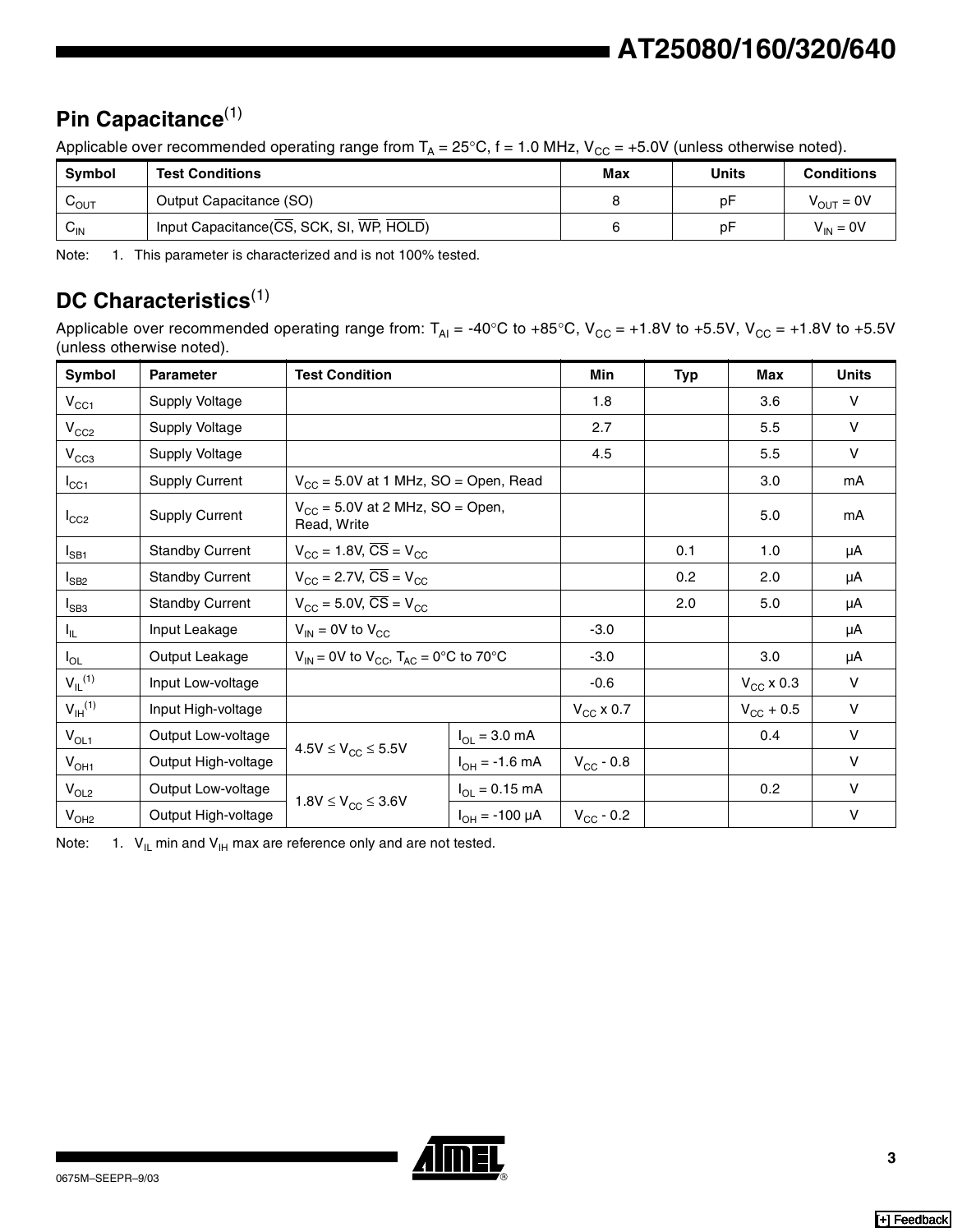

## **AC Characteristics**

Applicable over recommended operating range from T<sub>AI</sub> = -40°C to +85°C, V<sub>CC</sub> = As Specified, CL = 1 TTL Gate and 100 pF (unless otherwise noted).

| Symbol                                 | Parameter                  | Voltage                                   | Min                 | <b>Max</b>                                                  | <b>Units</b> |
|----------------------------------------|----------------------------|-------------------------------------------|---------------------|-------------------------------------------------------------|--------------|
| $\boldsymbol{\mathsf{f}}_{\text{SCK}}$ | <b>SCK Clock Frequency</b> | $4.5 - 5.5$<br>$2.7 - 5.5$<br>$1.8 - 5.5$ | $\pmb{0}$<br>0<br>0 | 3.0<br>2.1<br>0.5                                           | <b>MHz</b>   |
| $t_{\rm R1}$                           | Input Rise Time            | $4.5 - 5.5$<br>$2.7 - 5.5$<br>$1.8 - 5.5$ |                     | $\overline{c}$<br>$\overline{\mathbf{c}}$<br>$\overline{c}$ | $\mu s$      |
| $t_{\text{FI}}$                        | Input Fall Time            | $4.5 - 5.5$<br>$2.7 - 5.5$<br>$1.8 - 5.5$ |                     | $\mathbf 2$<br>$\begin{array}{c} 2 \\ 2 \end{array}$        | $\mu s$      |
| $\rm{t_{wH}}$                          | <b>SCK High Time</b>       | $4.5 - 5.5$<br>$2.7 - 5.5$<br>$1.8 - 5.5$ | 133<br>200<br>800   |                                                             | ns           |
| $t_{\text{WL}}$                        | <b>SCK Low Time</b>        | $4.5 - 5.5$<br>$2.7 - 5.5$<br>$1.8 - 5.5$ | 133<br>200<br>800   |                                                             | ns           |
| $t_{\text{cs}}$                        | CS High Time               | $4.5 - 5.5$<br>$2.7 - 5.5$<br>$1.8 - 5.5$ | 250<br>250<br>1000  |                                                             | ns           |
| $t_{\rm CSS}$                          | CS Setup Time              | $4.5 - 5.5$<br>$2.7 - 5.5$<br>$1.8 - 5.5$ | 250<br>250<br>1000  |                                                             | ns           |
| $\mathfrak{t}_{\text{\tiny{CSH}}}$     | CS Hold Time               | $4.5 - 5.5$<br>$2.7 - 5.5$<br>$1.8 - 5.5$ | 250<br>250<br>1000  |                                                             | ns           |
| $t_{\text{su}}$                        | Data In Setup Time         | $4.5 - 5.5$<br>$2.7 - 5.5$<br>$1.8 - 5.5$ | 50<br>50<br>100     |                                                             | ns           |
| $t_{\scriptscriptstyle\rm H}$          | Data In Hold Time          | $4.5 - 5.5$<br>$2.7 - 5.5$<br>$1.8 - 5.5$ | 50<br>50<br>100     |                                                             | ns           |
| $t_{HD}$                               | Hold Setup Time            | $4.5 - 5.5$<br>$2.7 - 5.5$<br>$1.8 - 5.5$ | 100<br>100<br>400   |                                                             |              |
| $t_{CD}$                               | Hold Hold Time             | $4.5 - 5.5$<br>$2.7 - 5.5$<br>$1.8 - 5.5$ | 200<br>200<br>400   |                                                             | ns           |
| $t_v$                                  | Output Valid               | $4.5 - 5.5$<br>$2.7 - 5.5$<br>$1.8 - 5.5$ | $\pmb{0}$<br>0<br>0 | 133<br>200<br>800                                           | ns           |
| $t_{HO}$                               | Output Hold Time           | $4.5 - 5.5$<br>$2.7 - 5.5$<br>$1.8 - 5.5$ | 0<br>0<br>0         |                                                             | ns           |

# **<sup>4</sup> AT25080/160/320/640**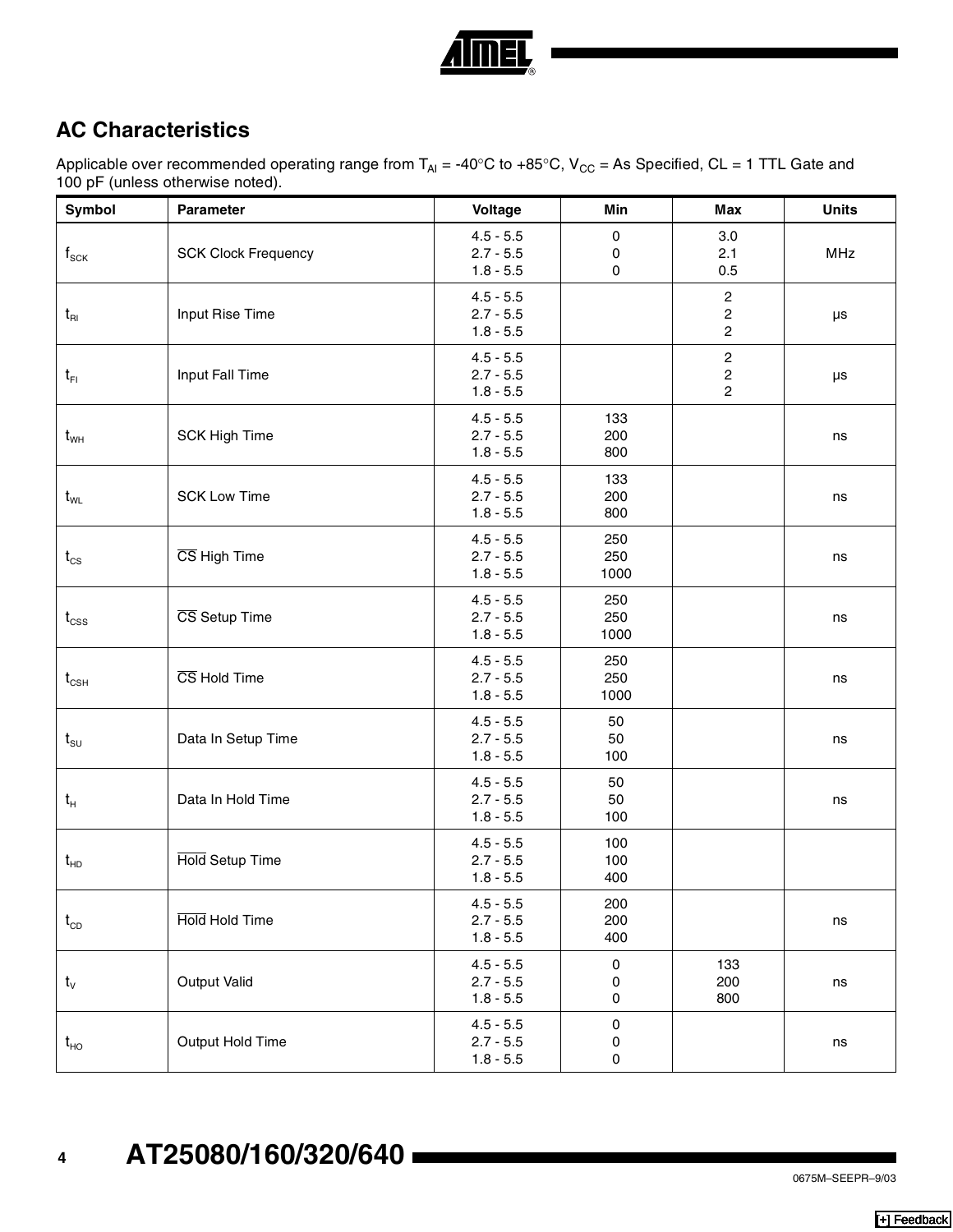## **AC Characteristics (Continued)**

Applicable over recommended operating range from  $T_{Al} = -40^{\circ}C$  to  $+85^{\circ}C$ ,  $V_{CC} = As$  Specified, CL = 1 TTL Gate and 100 pF (unless otherwise noted).

| Symbol                   | <b>Parameter</b>      | Voltage                                   | <b>Min</b>  | Max                | <b>Units</b>        |
|--------------------------|-----------------------|-------------------------------------------|-------------|--------------------|---------------------|
| $t_{Lz}$                 | Hold to Output Low Z  | $4.5 - 5.5$<br>$2.7 - 5.5$<br>$1.8 - 5.5$ | 0<br>0<br>0 | 100<br>100<br>100  | ns                  |
| $t_{HZ}$                 | Hold to Output High Z | $4.5 - 5.5$<br>$2.7 - 5.5$<br>$1.8 - 5.5$ |             | 100<br>100<br>100  | ns                  |
| $t_{DIS}$                | Output Disable Time   | $4.5 - 5.5$<br>$2.7 - 5.5$<br>$1.8 - 5.5$ |             | 250<br>250<br>1000 | ns                  |
| $t_{WC}$                 | Write Cycle Time      | $4.5 - 5.5$<br>$2.7 - 5.5$<br>$1.8 - 5.5$ |             | 5<br>10<br>20      | ms                  |
| Endurance <sup>(1)</sup> | 5.0V, 25°C, Page Mode |                                           | 1M          |                    | <b>Write Cycles</b> |

Note: 1. This parameter is characterized and is not 100% tested.

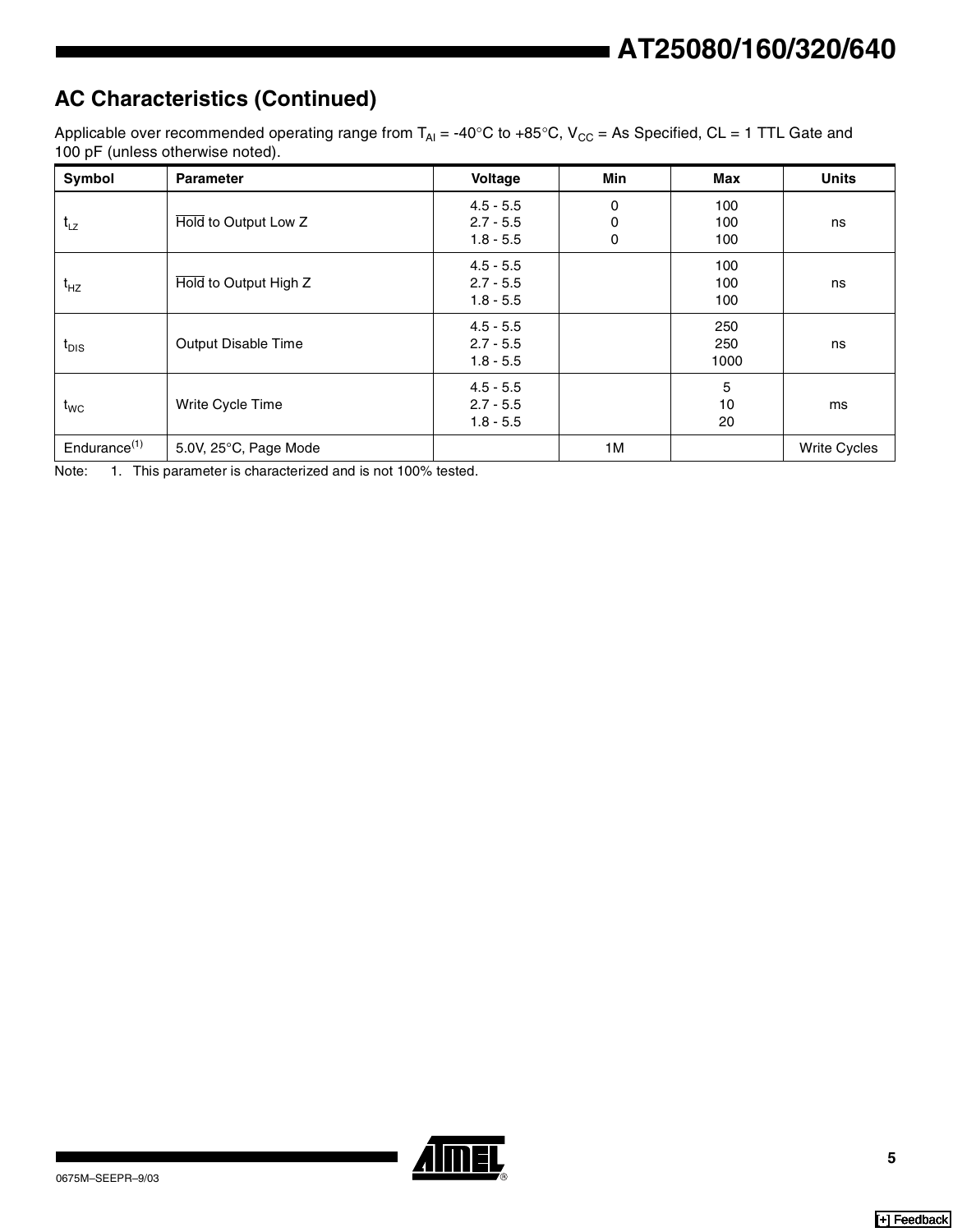

#### **Serial Interface Description**

**MASTER:** The device that generates the serial clock.

**SLAVE:** Because the Serial Clock pin (SCK) is always an input, the AT25080/160/320/640 always operates as a slave.

**TRANSMITTER/RECEIVER:** The AT25080/160/320/640 has separate pins designated for data transmission (SO) and reception (SI).

**MSB:** The Most Significant Bit (MSB) is the first bit transmitted and received.

**SERIAL OP-CODE:** After the device is selected with CS going low, the first byte will be received. This byte contains the op-code that defines the operations to be performed.

**INVALID OP-CODE:** If an invalid op-code is received, no data will be shifted into the AT25080/160/320/640, and the serial output pin (SO) will remain in a high impedance state until the falling edge of CS is detected again. This will reinitialize the serial communication.

**CHIP SELECT:** The AT25080/160/320/640 is selected when the CS pin is low. When the device is not selected, data will not be accepted via the SI pin, and the serial output pin (SO) will remain in a high impedance state.

**HOLD:** The HOLD pin is used in conjunction with the CS pin to select the AT25080/160/320/640. When the device is selected and a serial sequence is underway, HOLD can be used to pause the serial communication with the master device without resetting the serial sequence. To pause, the HOLD pin must be brought low while the SCK pin is low. To resume serial communication, the HOLD pin is brought high while the SCK pin is low (SCK may still toggle during HOLD). Inputs to the SI pin will be ignored while the SO pin is in the high impedance state.

**WRITE PROTECT:** The write protect pin (WP) will allow normal read/write operations when held high. When the WP pin is brought low and WPEN bit is "1", all write operations to the status register are inhibited.  $\overline{WP}$  going low while  $\overline{CS}$  is still low will interrupt a write to the status register. If the internal write cycle has already been initiated, WP going low will have no effect on any write operation to the status register. The  $\overline{\text{WP}}$  pin function is blocked when the WPEN bit in the status register is "0". This will allow the user to install the AT25080/160/320/640 in a system with the  $\overline{\text{WP}}$  pin tied to ground and still be able to write to the status register. All  $\overline{\text{WP}}$ pin functions are enabled when the WPEN bit is set to "1".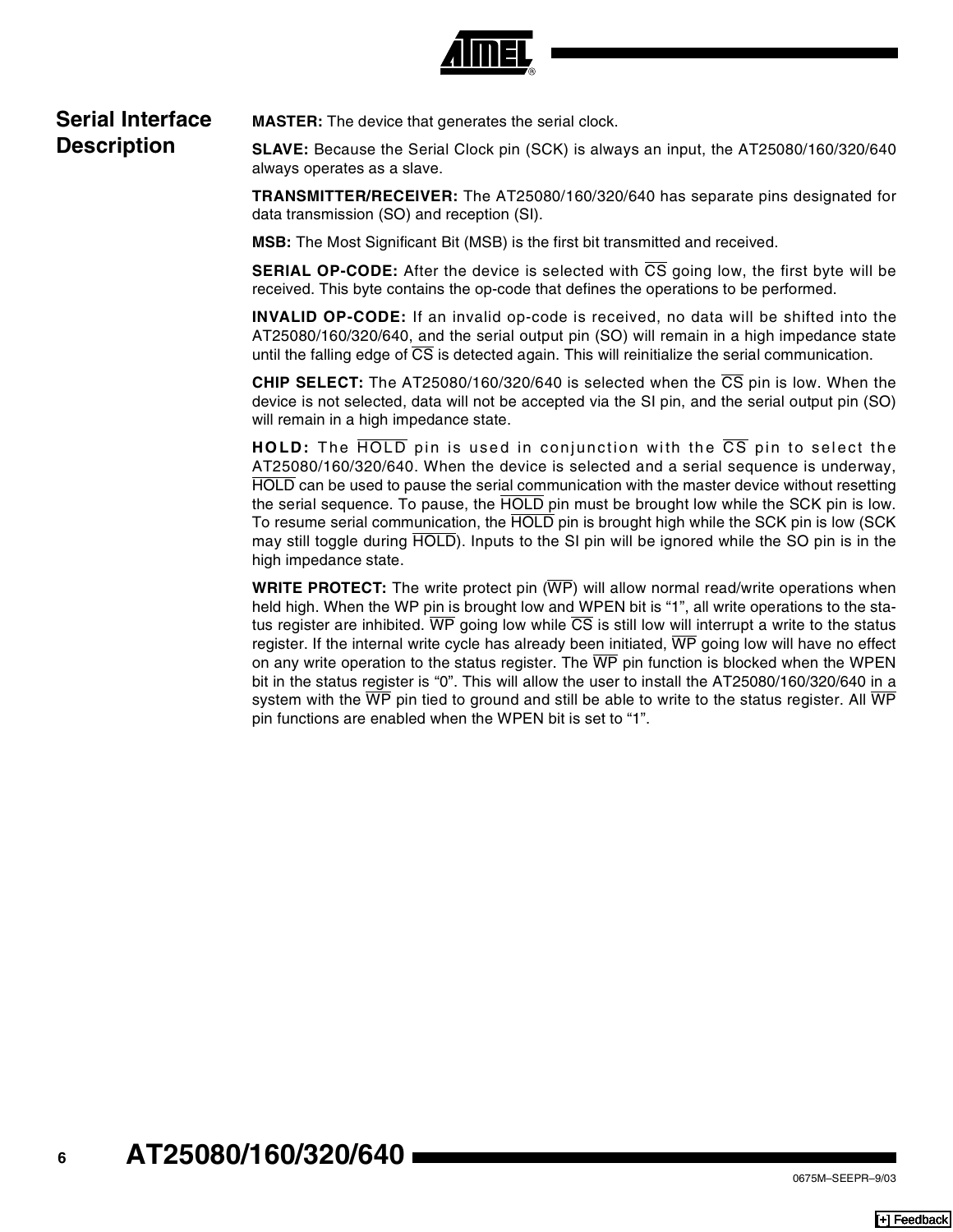### **SPI Serial Interface**



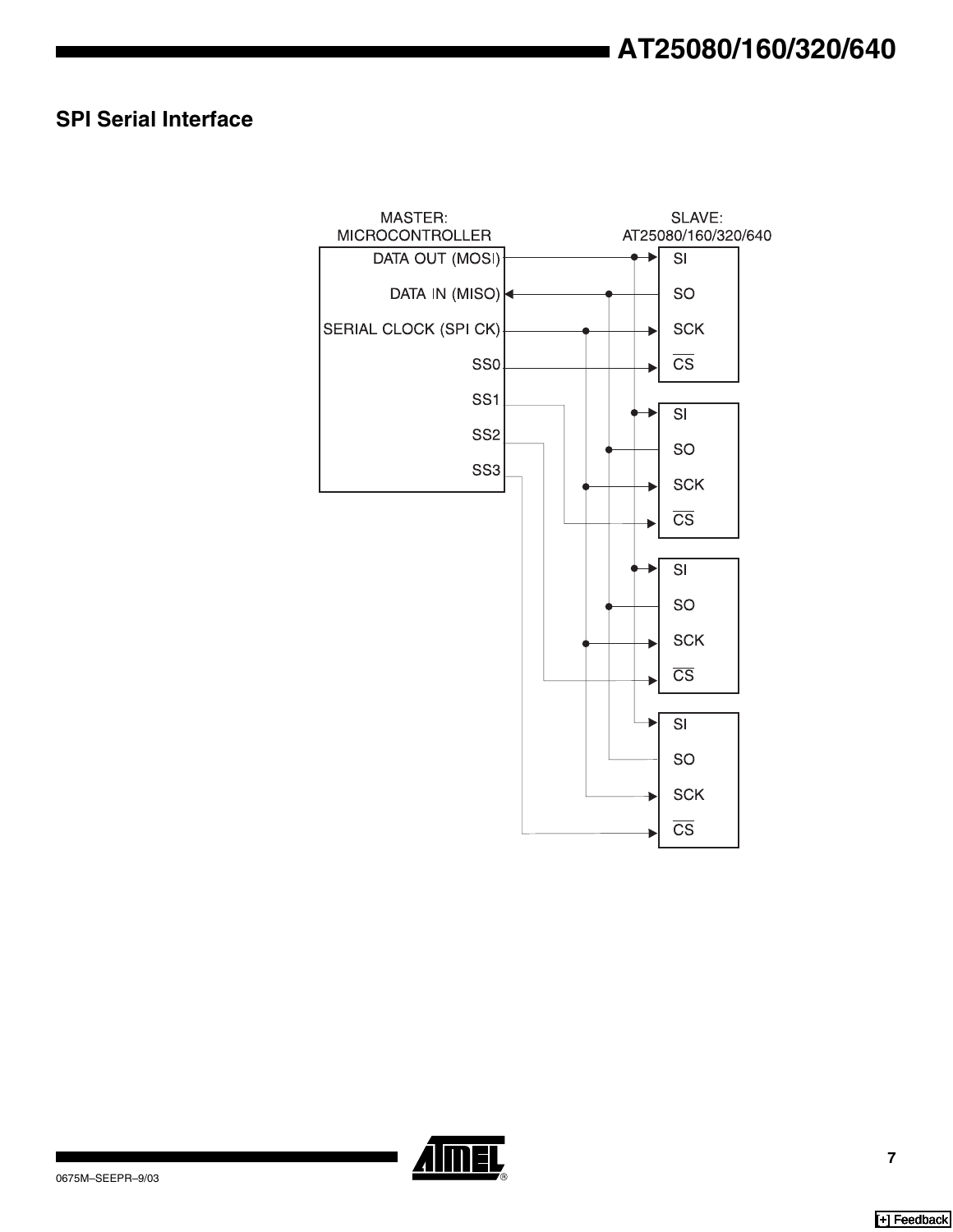

#### **Functional Description**

The AT25080/160/320/640 is designed to interface directly with the synchronous serial peripheral interface (SPI) of the 6805 and 68HC11 series of microcontrollers.

The AT25080/160/320/640 utilizes an 8-bit instruction register. The list of instructions and their operation codes are contained in Table 1. All instructions, addresses, and data are transferred with the MSB first and start with a high-to-low CS transition.

| <b>Instruction Name</b> | <b>Instruction Format</b> | <b>Operation</b>             |
|-------------------------|---------------------------|------------------------------|
| <b>WREN</b>             | 0000 X110                 | Set Write Enable Latch       |
| <b>WRDI</b>             | 0000 X100                 | Reset Write Enable Latch     |
| <b>RDSR</b>             | 0000 X101                 | <b>Read Status Register</b>  |
| <b>WRSR</b>             | 0000 X001                 | <b>Write Status Register</b> |
| <b>READ</b>             | 0000 X011                 | Read Data from Memory Array  |
| <b>WRITE</b>            | 0000 X010                 | Write Data to Memory Array   |

**Table 1.** Instruction Set for the AT25080/160/320/640

**WRITE ENABLE (WREN):** The device will power-up in the write disable state when V<sub>CC</sub> is applied. All programming instructions must therefore be preceded by a Write Enable instruction.

**WRITE DISABLE (WRDI):** To protect the device against inadvertent writes, the Write Disable instruction disables all programming modes. The WRDI instruction is independent of the status of the  $\overline{\text{WP}}$  pin.

**READ STATUS REGISTER (RDSR):** The Read Status Register instruction provides access to the status register. The READY/BUSY and Write Enable status of the device can be determined by the RDSR instruction. Similarly, the Block Write Protection bits indicate the extent of protection employed. These bits are set by using the WRSR instruction.

**Table 2.** Status Register Format

| Bit 7       | Bit 6     | Bit 5 | Bit 4 | Bit 3           | Bit 2      | Bit 1      | Bit 0      |
|-------------|-----------|-------|-------|-----------------|------------|------------|------------|
| <b>WPEN</b> | $\lambda$ |       | "     | BP <sup>-</sup> | <b>BP0</b> | <b>WEN</b> | <b>RDY</b> |

**Table 3.** Read Status Register Bit Definition

| Bit                                                                                                                     | <b>Definition</b>                                                                                         |  |  |  |  |
|-------------------------------------------------------------------------------------------------------------------------|-----------------------------------------------------------------------------------------------------------|--|--|--|--|
| Bit 0 (RDY)                                                                                                             | Bit $0 = 0$ (RDY) indicates the device is READY. Bit $0 = 1$ indicates the write cycle is<br>in progress. |  |  |  |  |
| Bit $1=0$ indicates the device is not WRITE ENABLED. Bit $1=1$ indicates the<br>Bit 1 (WEN)<br>device is WRITE ENABLED. |                                                                                                           |  |  |  |  |
| Bit 2 (BP0)                                                                                                             | See Table 4 on page 9.                                                                                    |  |  |  |  |
| Bit 3 (BP1)<br>See Table 4 on page 9.                                                                                   |                                                                                                           |  |  |  |  |
|                                                                                                                         | Bits 4 - 6 are 0s when device is not in an internal write cycle.                                          |  |  |  |  |
| Bit 7 (WPEN)                                                                                                            | See Table 5 on page 9.                                                                                    |  |  |  |  |
|                                                                                                                         | Bits 0 - 7 are 1s during an internal write cycle.                                                         |  |  |  |  |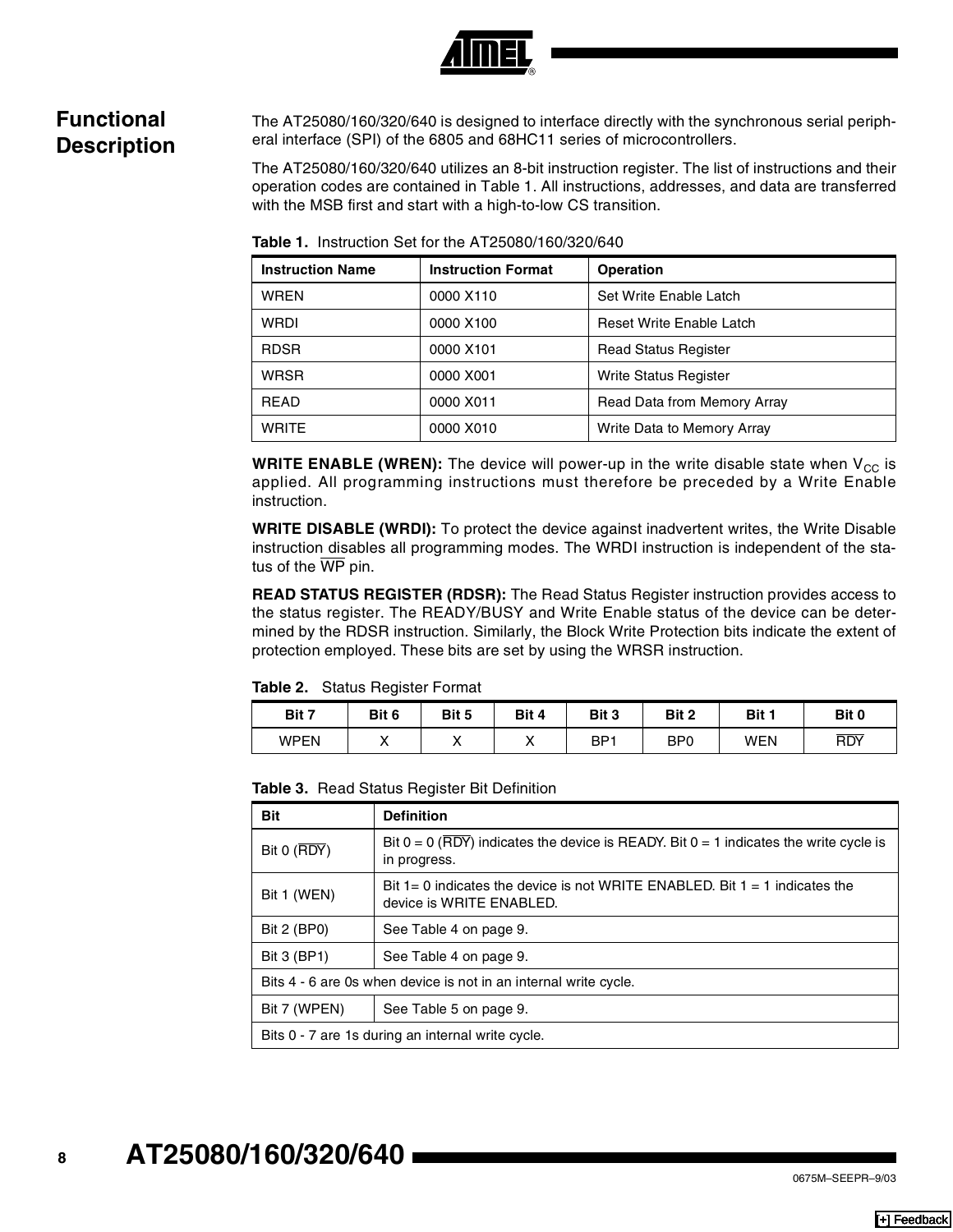**WRITE STATUS REGISTER (WRSR):** The WRSR instruction allows the user to select one of four levels of protection. The AT25080/160/320/640 is divided into four array segments. One quarter (1/4), one half (1/2), or all of the memory segments can be protected. Any of the data within any selected segment will therefore be READ only. The block write protection levels and corresponding status register control bits are shown in Table 4.

The three bits, BP0, BP1, and WPEN are nonvolatile cells that have the same properties and functions as the regular memory cells (e.g. WREN,  $t_{WC}$ , RDSR).

|             | <b>Status</b><br><b>Register Bits</b> |                 | <b>Array Addresses Protected</b> |                               |               |               |  |  |
|-------------|---------------------------------------|-----------------|----------------------------------|-------------------------------|---------------|---------------|--|--|
| Level       | BP <sub>1</sub>                       | B <sub>P0</sub> | AT25080                          | AT25160<br>AT25320<br>AT25640 |               |               |  |  |
| $\mathbf 0$ | 0                                     | 0               | None                             | None                          | None          | None          |  |  |
| 1(1/4)      | 0                                     |                 | 0300<br>-03FF                    | 0600<br>-07FF                 | 0C00<br>-0FFF | 1800<br>-1FFF |  |  |
| 2(1/2)      |                                       | 0               | 0200<br>-03FF                    | 0400<br>-07FF                 | 0800<br>-0FFF | 1000<br>-1FFF |  |  |
| 3(AII)      |                                       |                 | 0000<br>-03FF                    | 0000<br>-07FF                 | 0000<br>-0FFF | 0000<br>-1FFF |  |  |

**Table 4.** Block Write Protect Bits

The WRSR instruction also allows the user to enable or disable the write protect ( $\overline{\text{WP}}$ ) pin through the use of the Write Protect Enable (WPEN) bit. Hardware write protection is enabled when the  $\overline{WP}$  pin is low and the WPEN bit is "1". Hardware write protection is disabled when either the  $\overline{WP}$  pin is high or the WPEN bit is "0". When the device is hardware write protected, writes to the Status Register, including the Block Protect bits and the WPEN bit, and the blockprotected sections in the memory array are disabled. Writes are only allowed to sections of the memory which are not block-protected.

**NOTE:** When the WPEN bit is hardware write protected, it cannot be changed back to "0", as long as the  $\overline{\text{WP}}$  pin is held low.

| <b>WPEN</b> | <b>WP</b> | <b>WEN</b> | <b>Protected</b><br><b>Blocks</b> | <b>Unprotected</b><br><b>Blocks</b> | <b>Status</b><br>Register |
|-------------|-----------|------------|-----------------------------------|-------------------------------------|---------------------------|
| 0           | x         | 0          | Protected                         | Protected                           | Protected                 |
| 0           | x         |            | Protected                         | Writable                            | Writable                  |
|             | Low       | 0          | Protected                         | Protected                           | Protected                 |
|             | Low       |            | Protected                         | Writable                            | Protected                 |
| x           | High      | 0          | Protected                         | Protected                           | Protected                 |
| x           | High      |            | Protected                         | Writable                            | Writable                  |

<span id="page-8-0"></span>**Table 5.** WPEN Operation

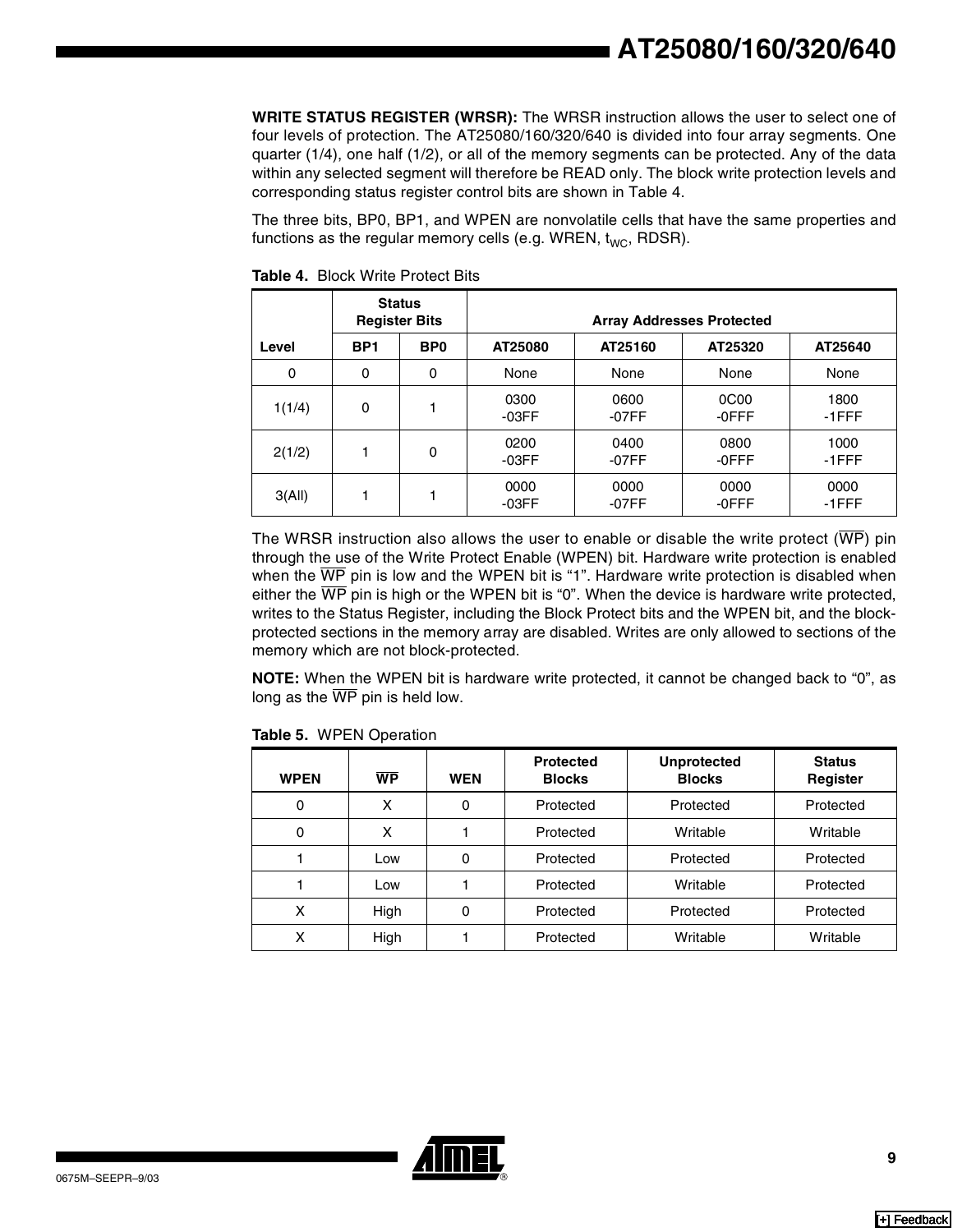

**READ SEQUENCE (READ):** Reading the AT25080/160/320/640 via the SO (Serial Output) pin requires the following sequence. After the  $\overline{\text{CS}}$  line is pulled low to select a device, the READ op-code is transmitted via the SI line followed by the byte address to be read (A15 - A0, Refer to Table 6). Upon completion, any data on the SI line will be ignored. The data (D7 - D0) at the specified address is then shifted out onto the SO line. If only one byte is to be read, the CS line should be driven high after the data comes out. The READ sequence can be continued since the byte address is automatically incremented and data will continue to be shifted out. When the highest address is reached, the address counter will roll over to the lowest address allowing the entire memory to be read in one continuous READ cycle.

**WRITE SEQUENCE (WRITE):** In order to program the AT25080/160/320/640, two separate instructions must be executed. First, the device **must be write enabled** via the Write Enable (WREN) Instruction. Then a Write (WRITE) Instruction may be executed. Also, the address of the memory location(s) to be programmed must be outside the protected address field location selected by the Block Write Protection Level. During an internal write cycle, all commands will be ignored except the RDSR instruction.

A Write Instruction requires the following sequence. After the  $\overline{\text{CS}}$  line is pulled low to select the device, the WRITE op-code is transmitted via the SI line followed by the byte address (A15 - A0) and the data (D7 - D0) to be programmed (Refer to Table 6). Programming will start after the  $\overline{\text{CS}}$  pin is brought high. (The LOW-to-High transition of the  $\overline{\text{CS}}$  pin must occur during the SCK low-time immediately after clocking in the D0 (LSB) data bit.

The READY/BUSY status of the device can be determined by initiating a READ STATUS REGISTER (RDSR) Instruction. If Bit  $0 = 1$ , the WRITE cycle is still in progress. If Bit  $0 = 0$ , the WRITE cycle has ended. Only the READ STATUS REGISTER instruction is enabled during the WRITE programming cycle.

The AT25080/160/320/640 is capable of a 32-byte PAGE WRITE operation. After each byte of data is received, the five low order address bits are internally incremented by one; the high order bits of the address will remain constant. If more than 32 bytes of data are transmitted, the address counter will roll over and the previously written data will be overwritten. The AT25080/160/320/640 is automatically returned to the write disable state at the completion of a WRITE cycle.

**NOTE:** If the device is not Write enabled (WREN), the device will ignore the Write instruction and will return to the standby state, when  $\overline{CS}$  is brought high. A new  $\overline{CS}$  falling edge is required to re-initiate the serial communication.

| <b>Address</b>  | AT25080           | AT25160           | AT25320           | AT25640           |
|-----------------|-------------------|-------------------|-------------------|-------------------|
| Α <sub>Ν</sub>  | $A_9 - A_0$       | $A_{10} - A_0$    | $A_{11} - A_0$    | $A_{12} - A_0$    |
| Don't Care Bits | $A_{15} - A_{10}$ | $A_{15} - A_{11}$ | $A_{15} - A_{12}$ | $A_{15} - A_{13}$ |

**Table 6.** Address Key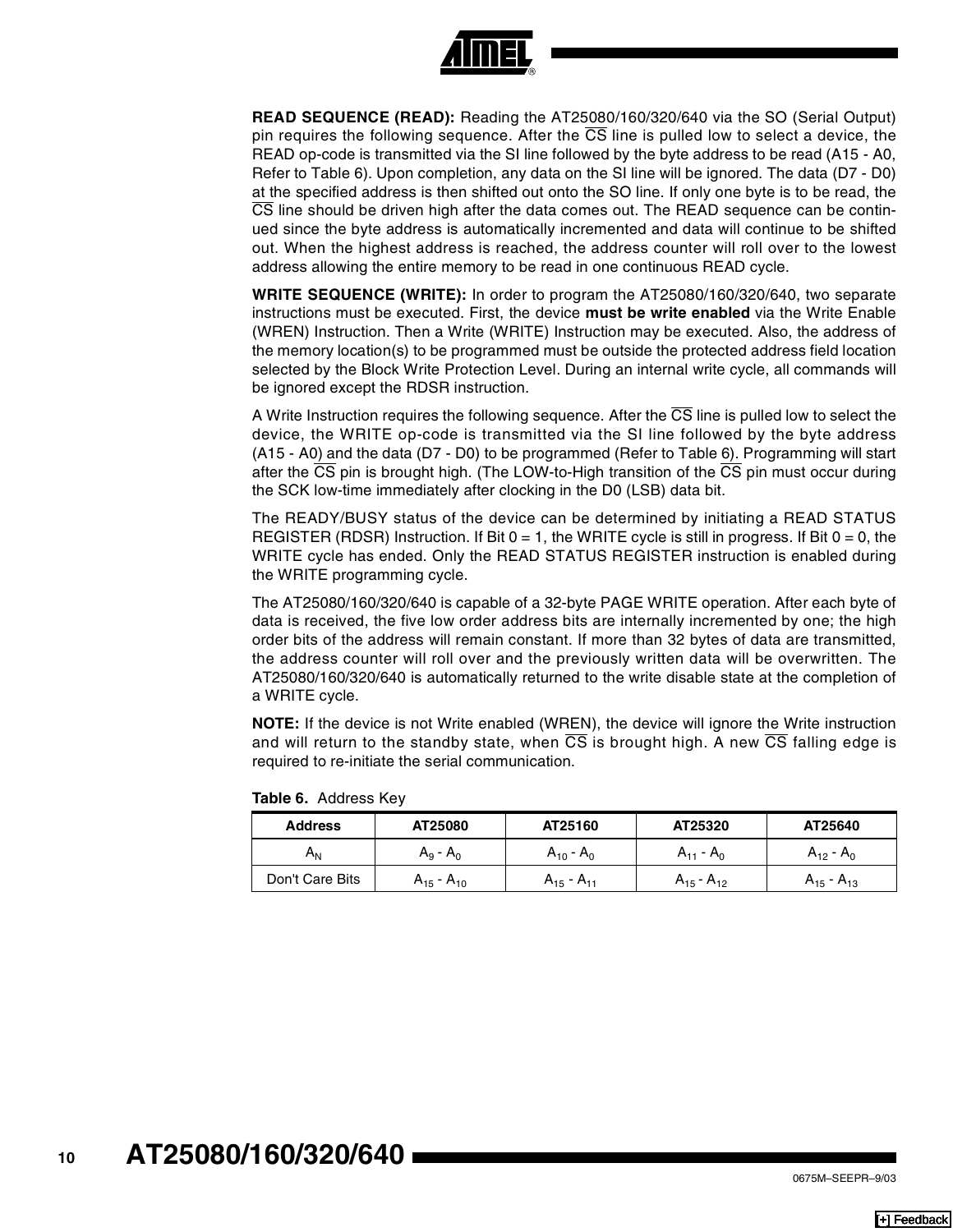## **Timing Diagrams**

#### **Synchronous Data Timing (for Mode 0)**



**WREN Timing**



**WRDI Timing**



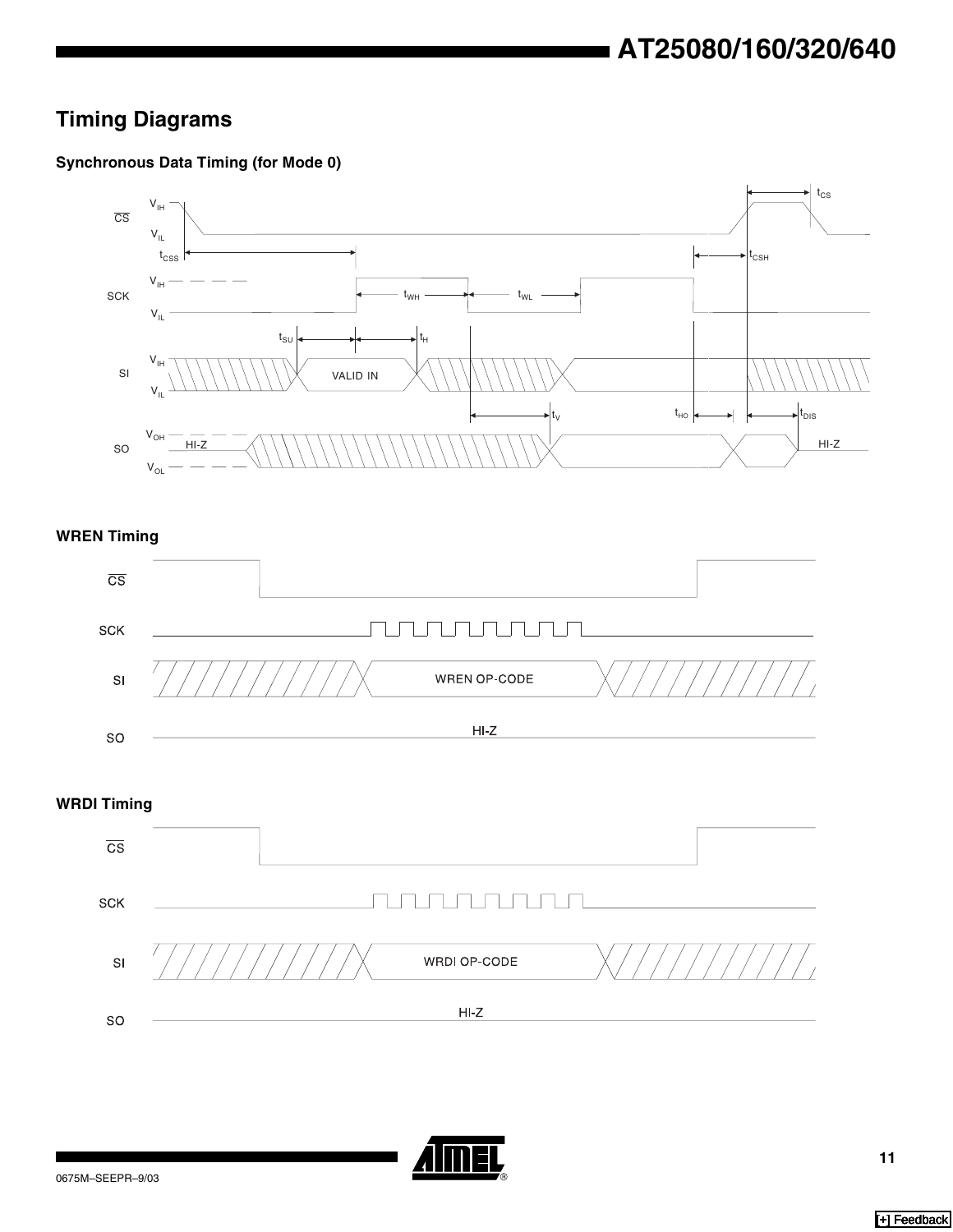

#### **RDSR Timing**



#### **WRSR Timing**



**<sup>12</sup> AT25080/160/320/640**

6X5X4X3X2X1X0

7

MSB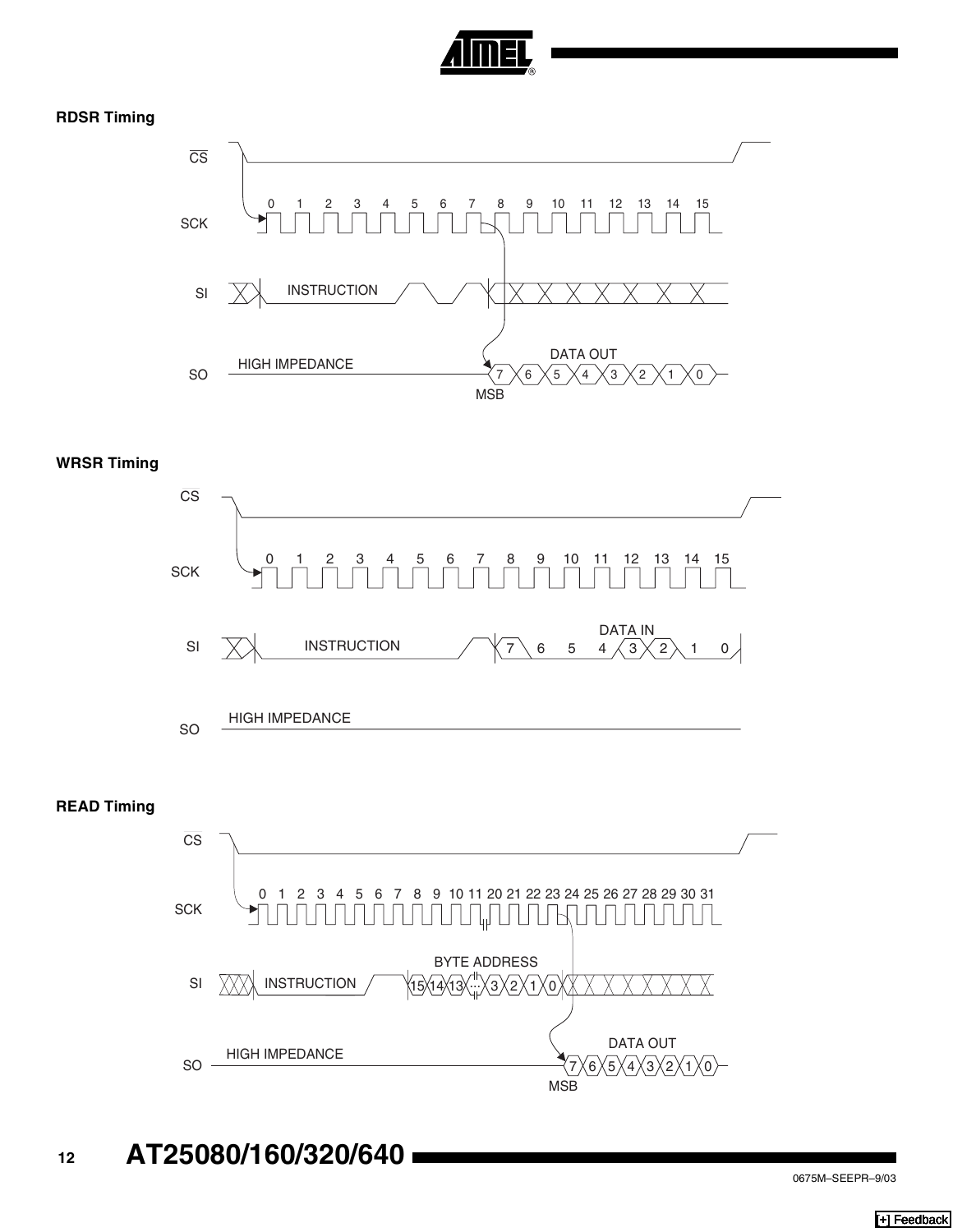

#### **HOLD Timing**



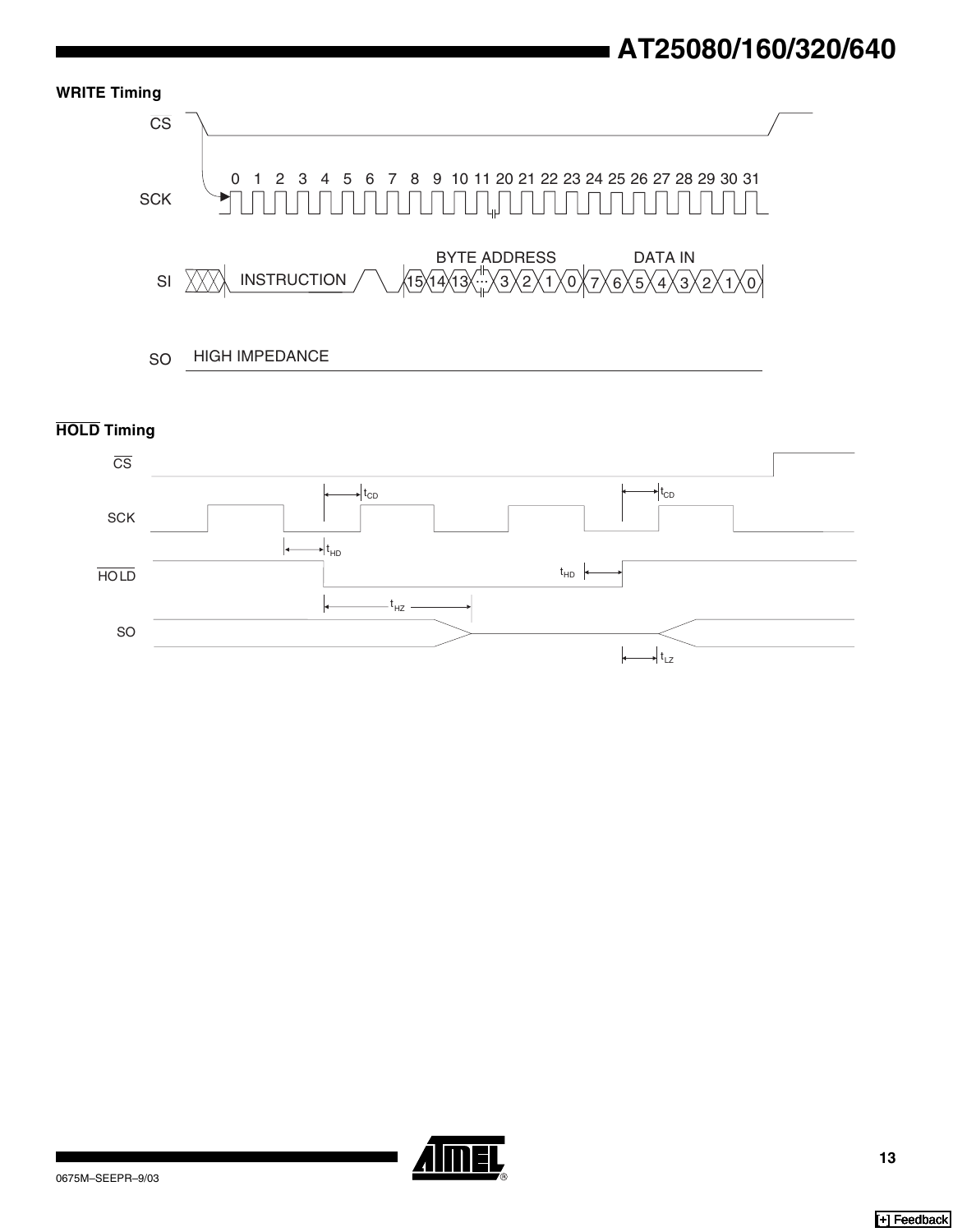

## **AT25080 Ordering Information**

| <b>Ordering Code</b> | Package | <b>Operation Range</b> |
|----------------------|---------|------------------------|
| AT25080-10PI-2.7     | 8P3     | Industrial             |
| AT25080N-10SI-2.7    | 8S1     | (-40°C to 85°C)        |
| AT25080T1-10TI-2.7   | 14A2    |                        |
| AT25080-10PI-1.8     | 8P3     | Industrial             |
| AT25080N-10SI-1.8    | 8S1     | (-40°C to 85°C)        |
| AT25080T1-10TI-1.8   | 14A2    |                        |

Note: For 2.7V devices used in the 4.5V to 5.5V range, please refer to performance values in the AC and DC Characteristics tables.

| Package Type   |                                                                   |  |
|----------------|-------------------------------------------------------------------|--|
| 8P3            | 8-lead, 0.300" Wide, Plastic Dual Inline Package (PDIP)           |  |
| <b>8S1</b>     | 8-lead, 0.150" Wide, Plastic Gull Wing Small Outline (JEDEC SOIC) |  |
| 14A2           | 14-lead, 0.170" Wide, Thin Shrink Small Outline Package (TSSOP)   |  |
| <b>Options</b> |                                                                   |  |
| $-2.7$         | Low Voltage $(2.7V)$ to 5.5V)                                     |  |
| -1.8           | Low Voltage $(1.8V \text{ to } 5.5V)$                             |  |

# **<sup>14</sup> AT25080/160/320/640**

0675M–SEEPR–9/03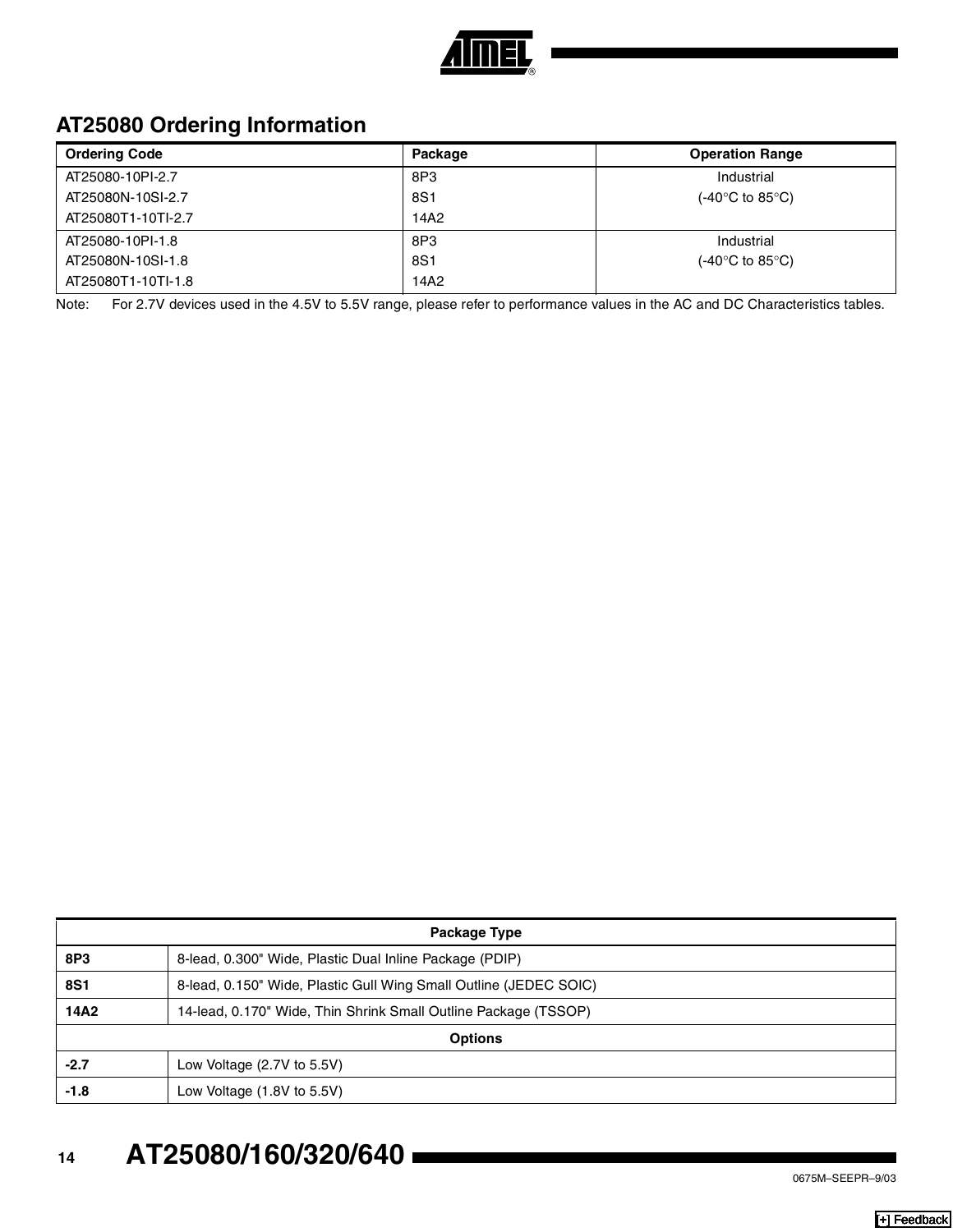## **AT25160 Ordering Information**

| <b>Ordering Code</b> | Package | <b>Operation Range</b>               |
|----------------------|---------|--------------------------------------|
| AT25160-10PI-2.7     | 8P3     | Industrial                           |
| AT25160N-10SI-2.7    | 8S1     | $(-40^{\circ}$ C to 85 $^{\circ}$ C) |
| AT25160T1-10TI-2.7   | 14A2    |                                      |
| AT25160-10PI-1.8     | 8P3     | Industrial                           |
| AT25160N-10SI-1.8    | 8S1     | $(-40^{\circ}$ C to 85 $^{\circ}$ C) |
| AT25160T1-10TI-1.8   | 14A2    |                                      |

Note: For 2.7V devices used in the 4.5V to 5.5V range, please refer to performance values in the AC and DC Characteristics tables.

| Package Type   |                                                                   |  |
|----------------|-------------------------------------------------------------------|--|
| 8P3            | 8-lead, 0.300" Wide, Plastic Dual Inline Package (PDIP)           |  |
| <b>8S1</b>     | 8-lead, 0.150" Wide, Plastic Gull Wing Small Outline (JEDEC SOIC) |  |
| 14A2           | 14-lead, 0.170" Wide, Thin Shrink Small Outline Package (TSSOP)   |  |
| <b>Options</b> |                                                                   |  |
| $-2.7$         | Low Voltage (2.7V to 5.5V)                                        |  |
| -1.8           | Low Voltage (1.8V to 5.5V)                                        |  |

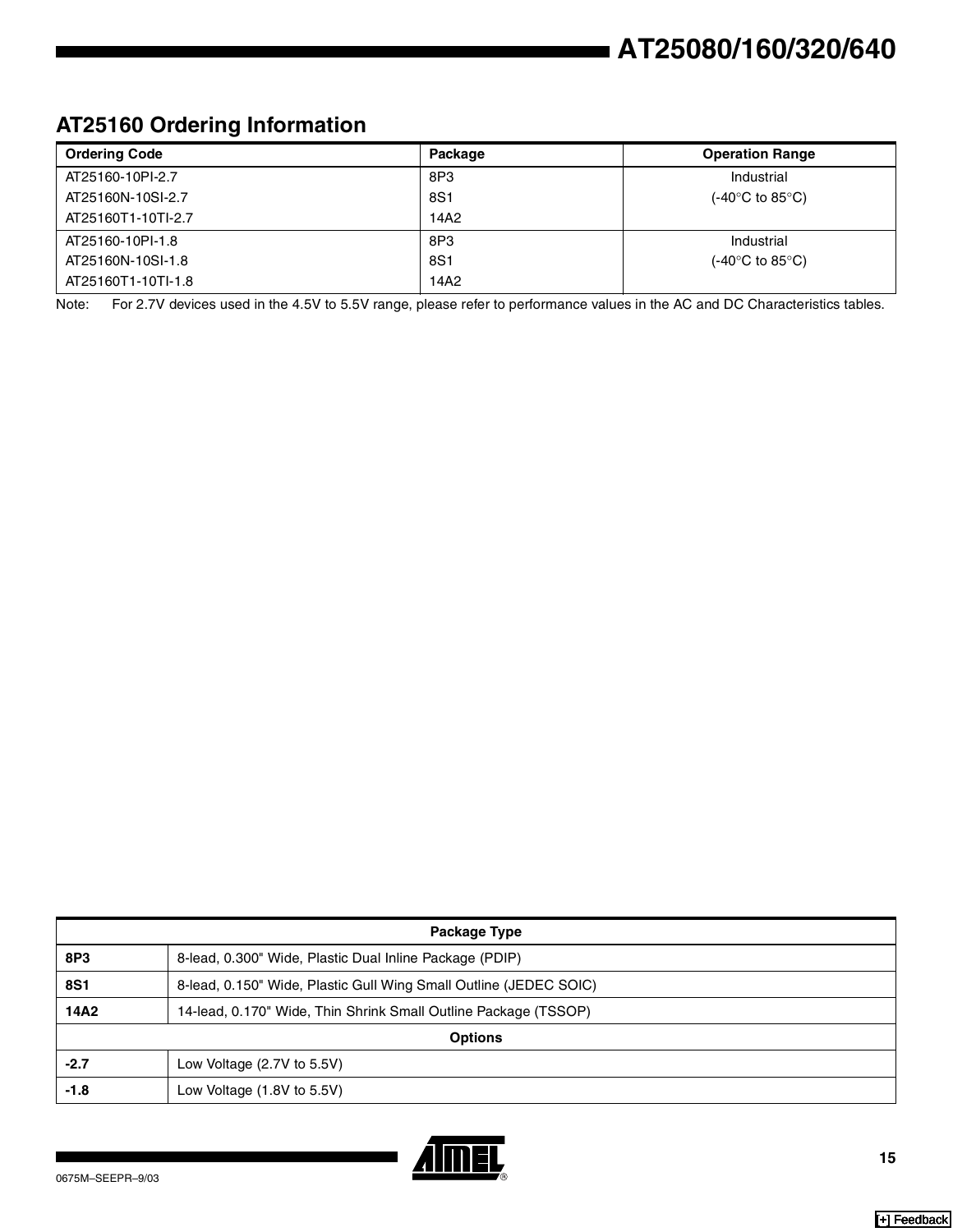

## **AT25320 Ordering Information**

| <b>Ordering Code</b> | Package | <b>Operation Range</b>               |
|----------------------|---------|--------------------------------------|
| AT25320-10PI-2.7     | 8P3     | Industrial                           |
| AT25320N-10SI-2.7    | 8S1     | $(-40^{\circ}$ C to 85 $^{\circ}$ C) |
| AT25320T1-10TI-2.7   | 14A2    |                                      |

Note: For 2.7V devices used in the 4.5V to 5.5V range, please refer to performance values in the AC and DC Characteristics tables.

| Package Type   |                                                                   |  |
|----------------|-------------------------------------------------------------------|--|
| 8P3            | 8-lead, 0.300" Wide, Plastic Dual Inline Package (PDIP)           |  |
| <b>8S1</b>     | 8-lead, 0.150" Wide, Plastic Gull Wing Small Outline (JEDEC SOIC) |  |
| 14A2           | 14-lead, 0.170" Wide, Thin Shrink Small Outline Package (TSSOP)   |  |
| <b>Options</b> |                                                                   |  |
| $-2.7$         | Low Voltage $(2.7V)$ to 5.5V)                                     |  |

# **<sup>16</sup> AT25080/160/320/640**

0675M–SEEPR–9/03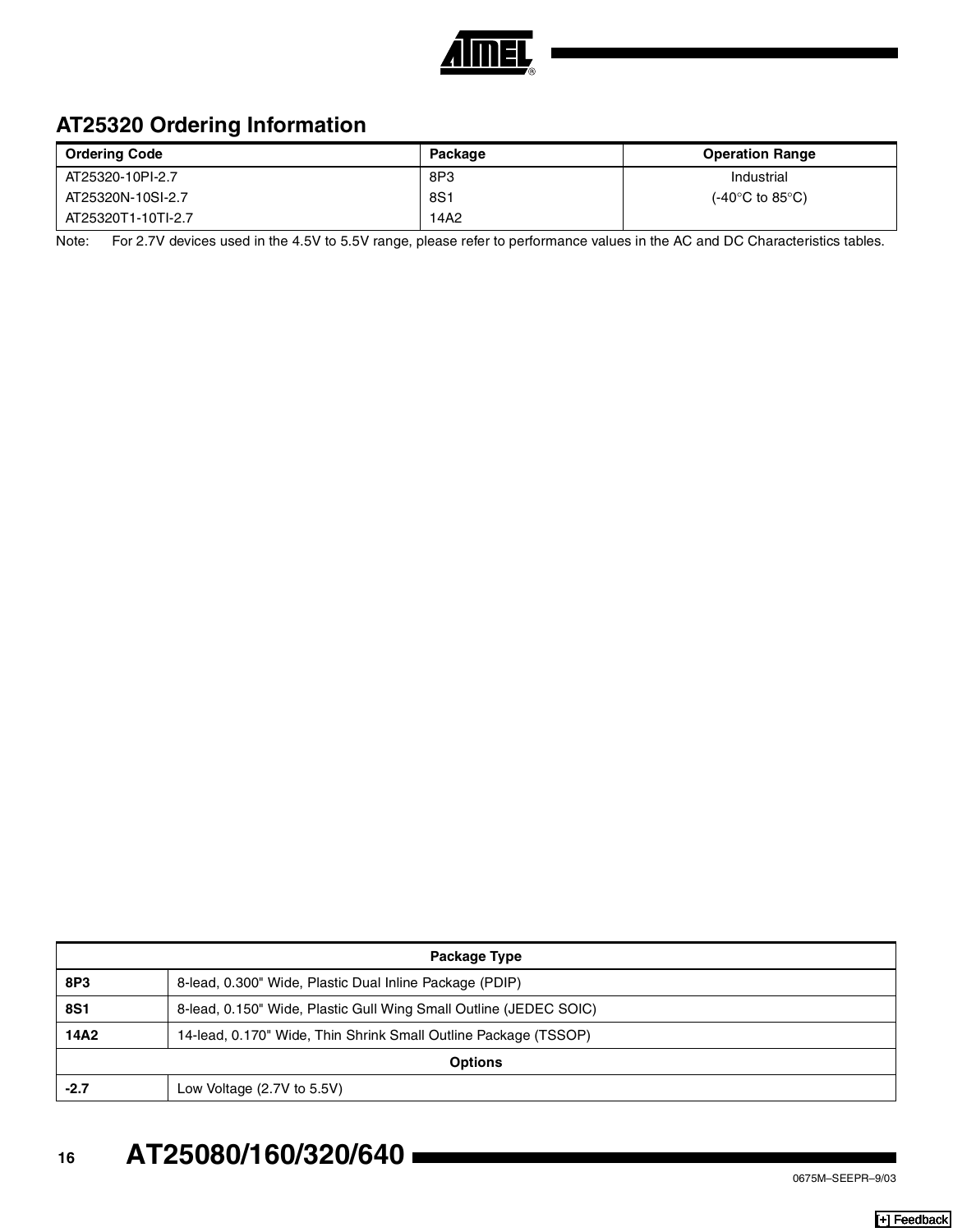## **AT25640 Ordering Information**

| <b>Ordering Code</b> | Package | <b>Operation Range</b>                       |
|----------------------|---------|----------------------------------------------|
| AT25640-10PI-2.7     | 8P3     | Industrial                                   |
| AT25640N-10SI-2.7    | 8S1     | (-40 $^{\circ}$ C to 85 $^{\circ}$ C)        |
| AT25640T1-10TI-2.7   | 14A2    |                                              |
| AT25640-10PI-1.8     | 8P3     | Industrial                                   |
| AT25640N-10SI-1.8    | 8S1     | (-40 $\rm ^{\circ}C$ to 85 $\rm ^{\circ}C$ ) |
| AT25640T1-10TI-1.8   | 14A2    |                                              |

Note: For 2.7V devices used in the 4.5V to 5.5V range, please refer to performance values in the AC and DC Characteristics tables.

| Package Type   |                                                                   |  |
|----------------|-------------------------------------------------------------------|--|
| 8P3            | 8-lead, 0.300" Wide, Plastic Dual Inline Package (PDIP)           |  |
| <b>8S1</b>     | 8-lead, 0.150" Wide, Plastic Gull Wing Small Outline (JEDEC SOIC) |  |
| 14A2           | 14-lead, 0.170" Wide, Thin Shrink Small Outline Package (TSSOP)   |  |
| <b>Options</b> |                                                                   |  |
| $-2.7$         | Low Voltage (2.7V to 5.5V)                                        |  |
| -1.8           | Low Voltage (1.8V to 5.5V)                                        |  |

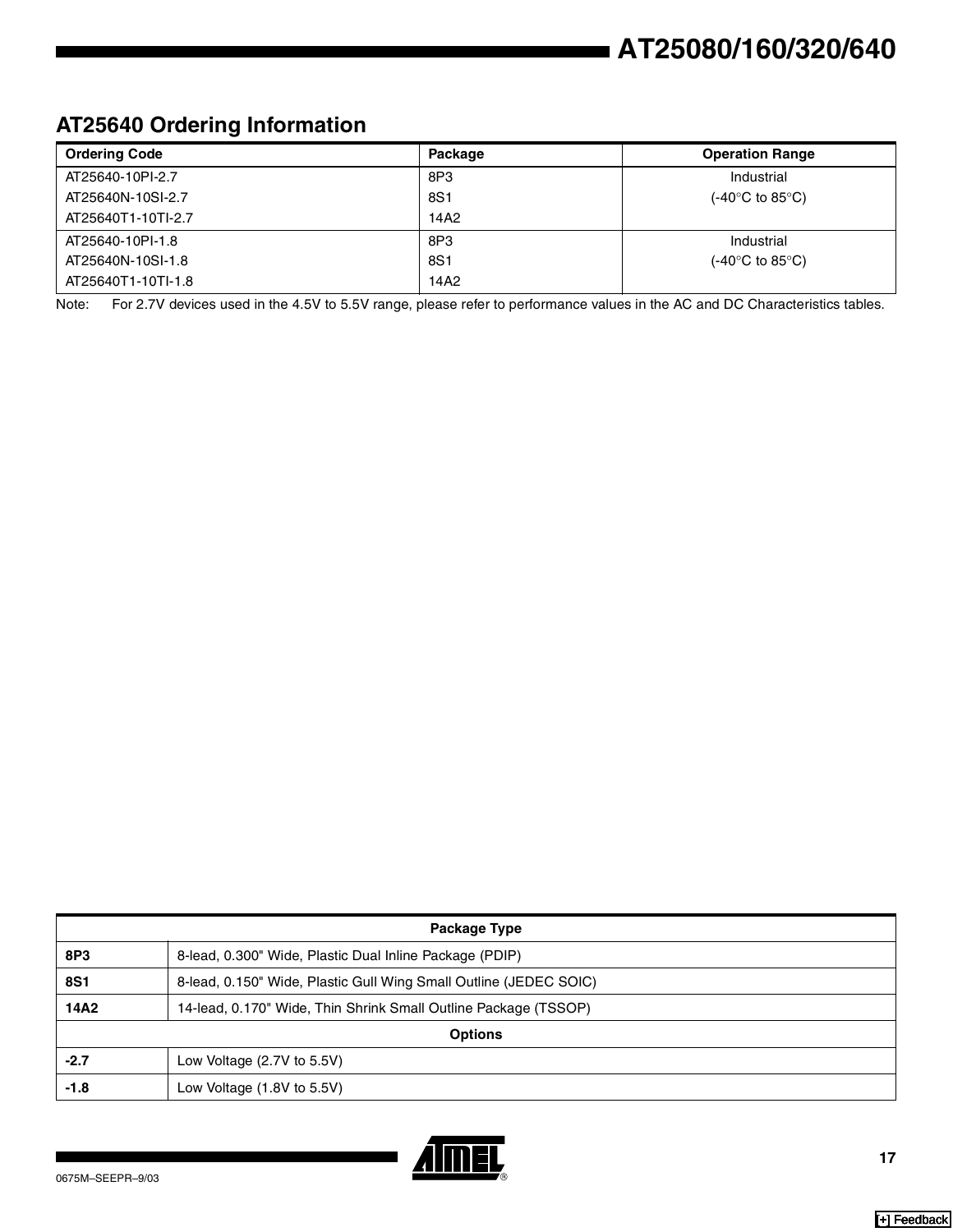

#### **Packaging Information**

**8P3 – PDIP** 

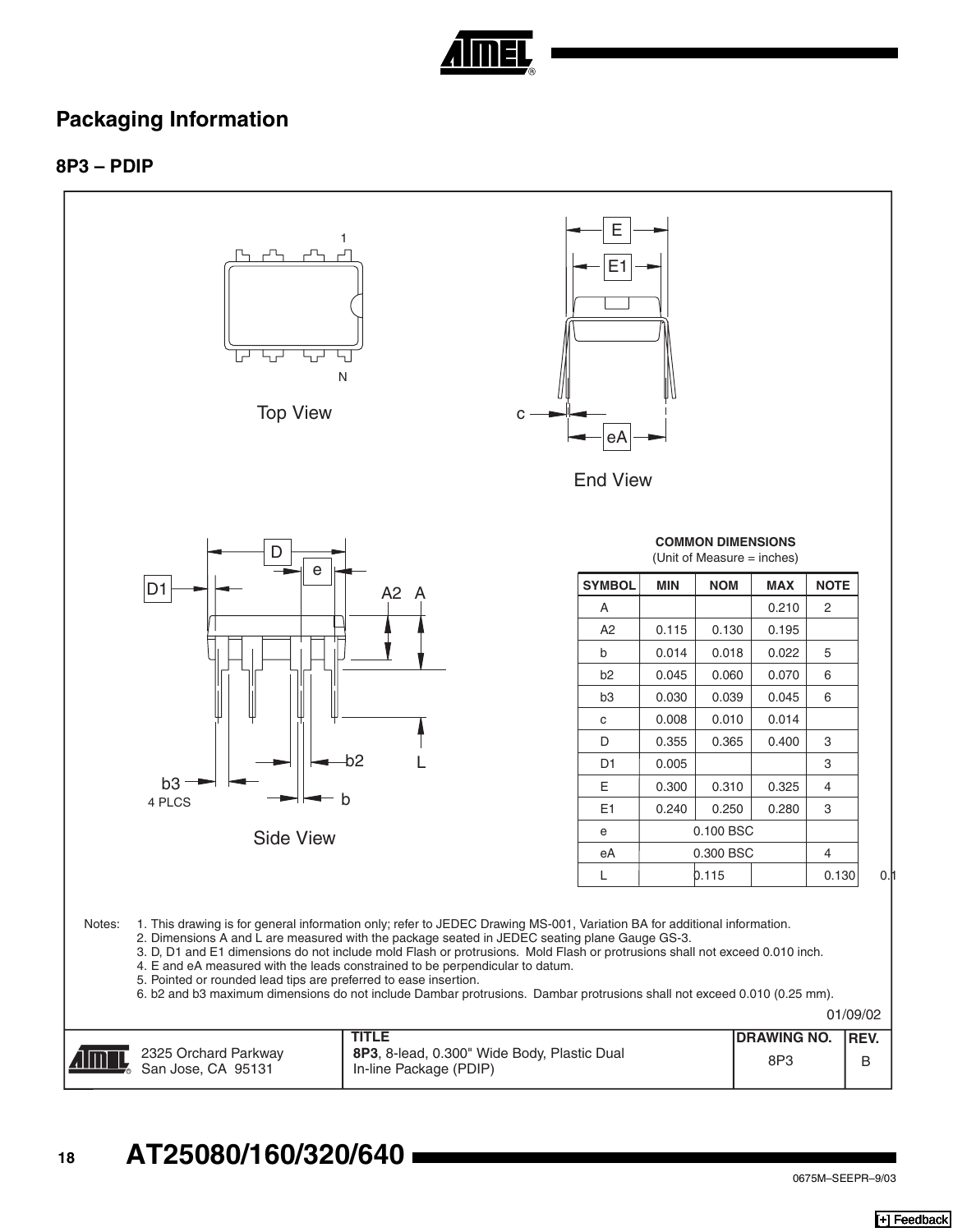# **AT25080/160/320/640**

#### **8S1 – JEDEC SOIC**



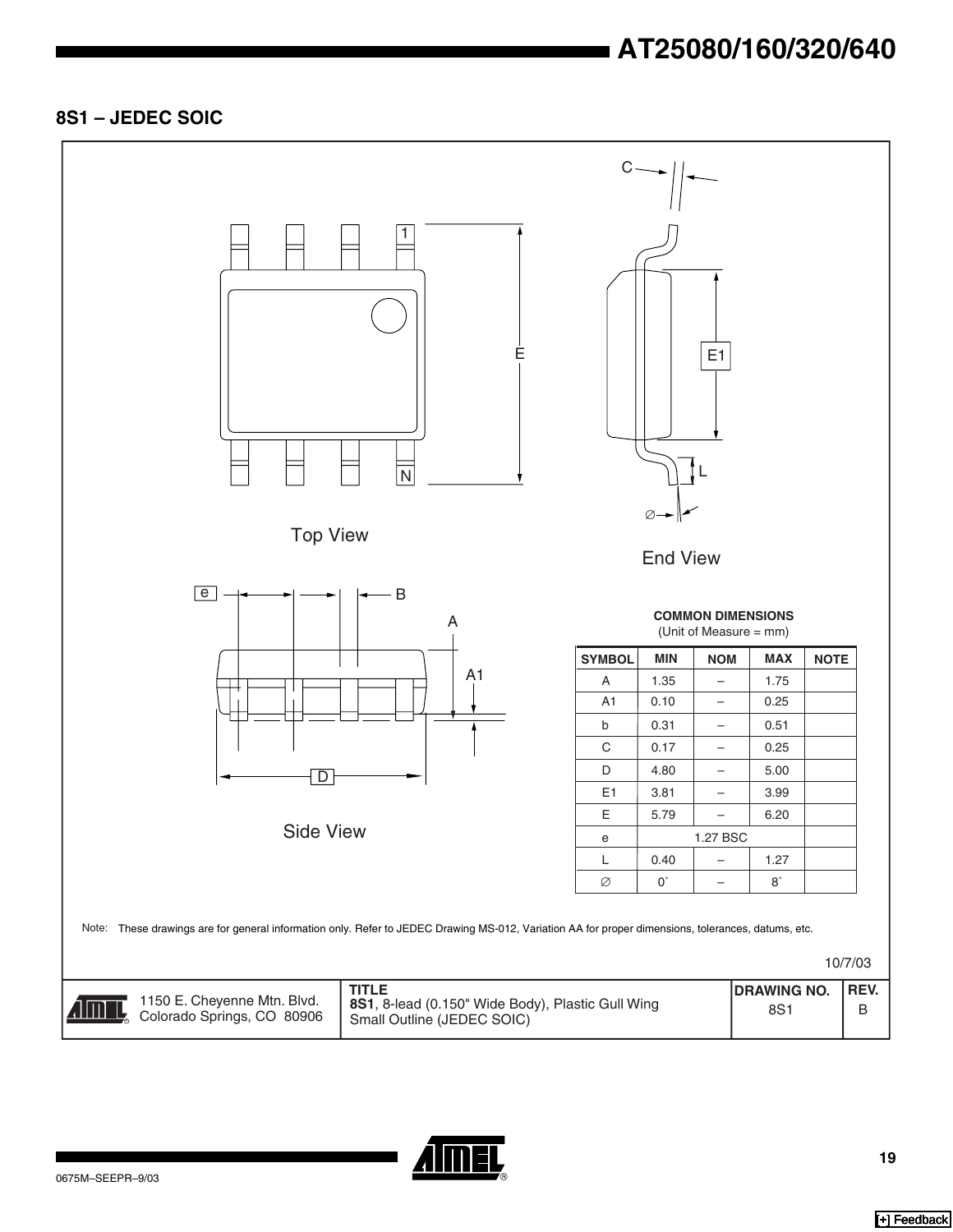

#### **14A2 – TSSOP**